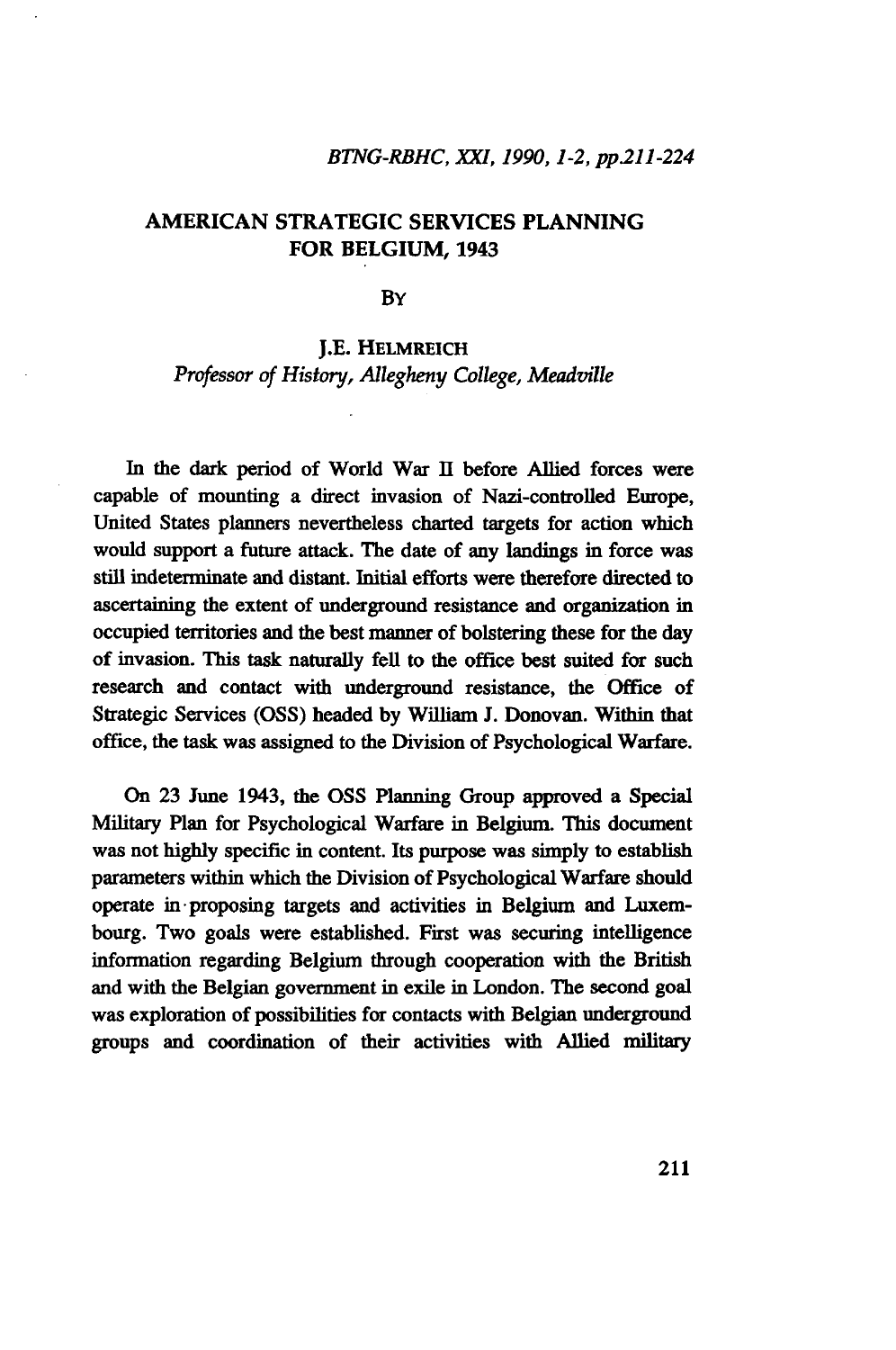operations<sup>1</sup>.

The chief military consideration which drew the planning group's attention was Belgium's important system of water, air and railroad communications which had been incorporated into the German defense network. Economic concern focused on the industrial, coal, iron, steel, electrical, chemical, cement, and three ship building facilities which were feeding the German war effort. The political scene in Belgium was also reviewed, with mention given to the main political parties and resistance groups. The planners observed that

"[t]he king, prisoner of war, has lost some influence. The government in exile, comprised of certain cabinet members and deputies who escaped, is in London, has had differences with the king, is not popular in Belgium, is jealous of the political influence of, and has no control over, Belgian resistance groups, but maintains an intelligence network"<sup>2</sup>.

The OSS had staff in Britain but no operatives in Belgium. It was therefore dependent for information on the Belgian government in exile, the British Secret Intelligence Service (SIS), and the British Special Operations Executive (SOE). The SIS, or MI 6 as it was also known, had agents in Belgium. But because the SOE had agreed to work only through the Belgian government in exile, SIS operations in Belgium were limited.

In the opinion of the planning group, several factors called for improved American contact with the underground in Belgium: the importance of Belgian industrial and transportation targets, the capacity demonstrated by the Belgian population to organize resistance to German occupation forces, and the possibility of penetrating Germany via forced Belgian labor working in proximity to the Reich. But the

<sup>1.</sup> Military History Institute, Carlisle, Pennsylvania. Special Military Plan for Psychological Warfare in Belgium, 23 June 1943, *William J. Donovan Collection,* (henceforth cited as *Donovan Collection),* Box 93. Col. A.H. Onthank of military intelligence was secretary to the Planning Group and probably played an extensive role in drafting the document.

<sup>2.</sup> *Ibid.*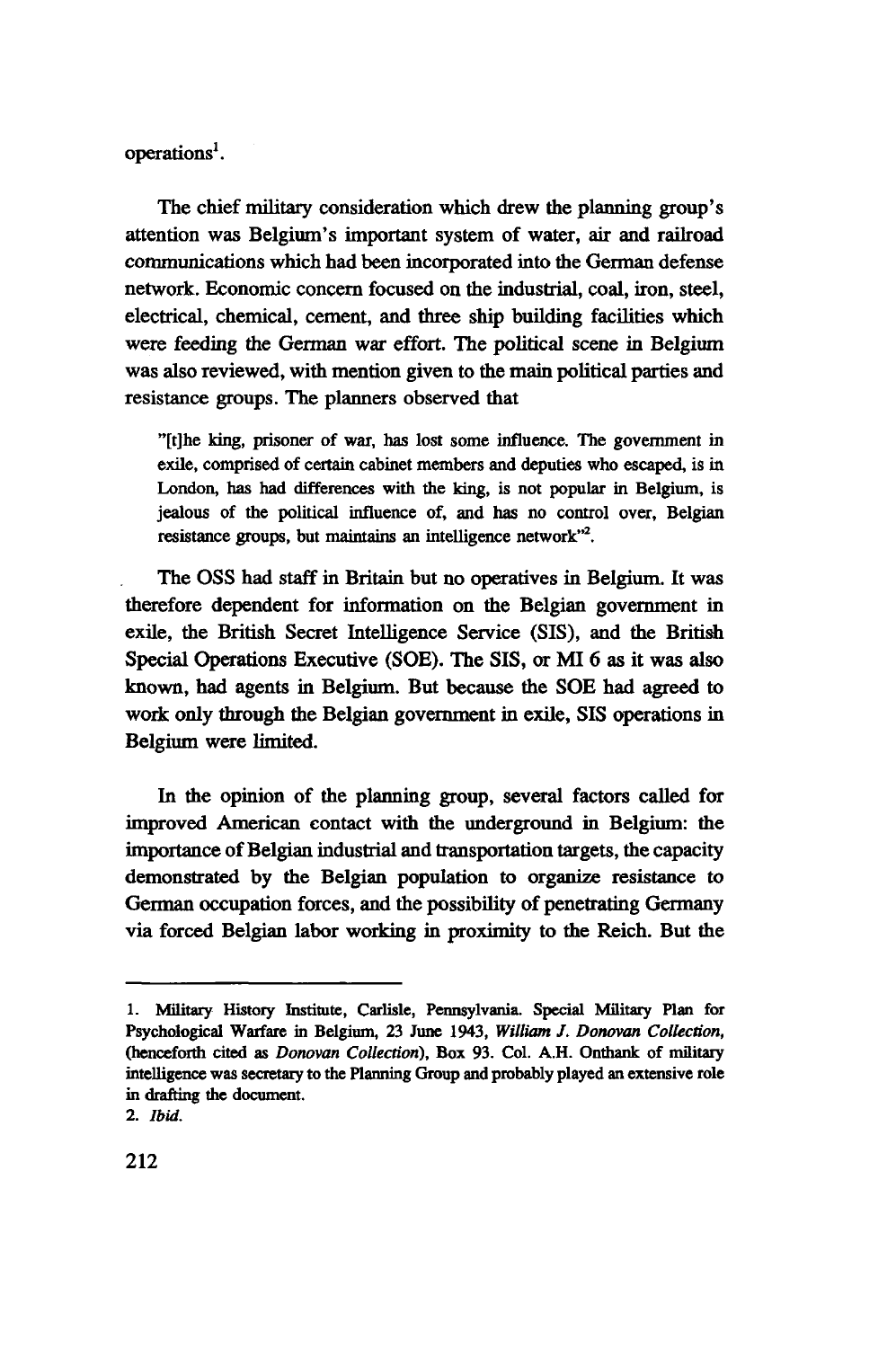Belgian government in exile lacked prestige and means of controlling underground groups. The planners therefore concluded that the OSS should continue to work with SIS and the Belgian government in exile. The Americans should also train, equip and employ agents who could contact the Belgian underground and encourage its activities. American strategic services were not bound by the SOE's agreement. They should retain their independence of action and freedom to meet with the Belgian resistance. It was further recommended that the United States establish its own intelligence service for Belgium. Strategic services officers in London should also draw up a detailed implementation plan for the actions contemplated.

In accordance with this last directive, the Psychological Warfare Staff drafted a "Special Study to Establish Targets For Psychological Warfare in Belgium and the Duchy of Luxembourg"<sup>3</sup>. Directed only to targets for the invasion phase of military activity, it endorsed the concept of creating a separate American intelligence service to operate in the two countries "when circumstances permit". Commitments which would prevent independent American contact with the Belgian underground should be avoided. Agents should be trained to collect secret intelligence and to explore the possibility of introducing personnel into Belgium who could establish relations with the underground. If this were achieved, steps might be taken to impede German use of Belgian industries and transport system. Belgian laborers in Germany could be coached how to weaken morale there, resistance to German administration in Belgium encouraged to create confusion, and plans made for physical sabotage when it would serve Allied invasion purposes.

The overall objective of the OSS was close collaboration with the Belgian underground. The Psychological Warfare Staff stated that if an Allied invasion were to move into Belgium, it would be necessary for the Commanding General "to have control of underground operation".

<sup>3.</sup> This Special **Study** may be found in **the** *Donovan Collection,* Box 93.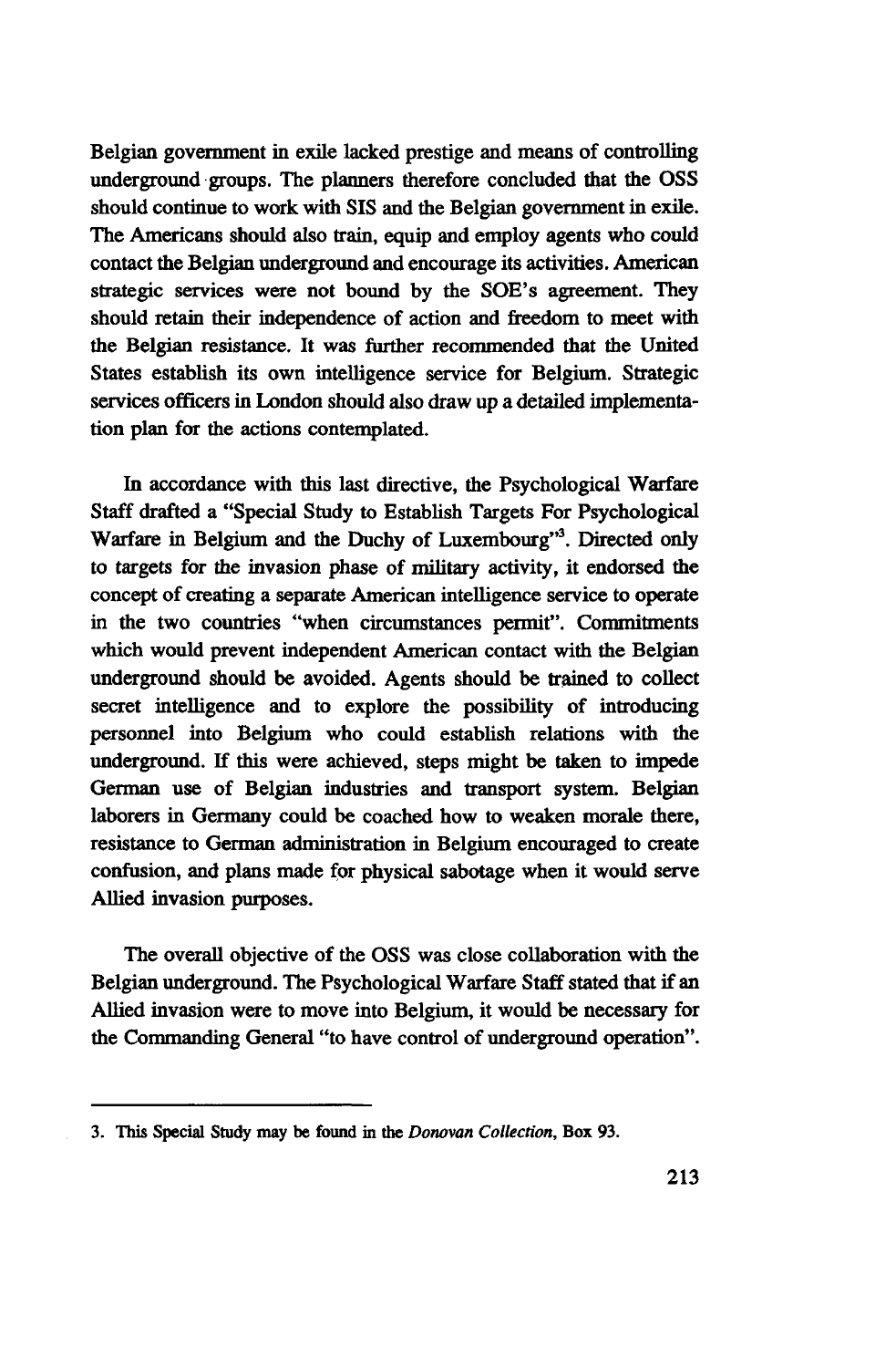During the invasion, the OSS task would be "to enlist full cooperation from the Belgian underground and then effectively to assist and control its activity". The Americans saw need for their involvment because British aid to the Belgian resistance was "negligible" because of the SOE agreement which subordinated British action to the "direction and specific approval" of Belgian officials in London.

The Belgian underground, the authors of the study noted, was not coordinated in its organization and activities. Yet there were strong, effective groups with the will to take action. The writers estimated that over 7500 Belgians had already been executed for underground activity. The *Front de I'Independence* was making the best effort to coordinate underground activities. The Communists were also active and had the most ammunition. Inasmuch as the government in exile, the Roman Church, and most other political parties were staunchly anti-Communist, it was unlikely that close coordination could be established with this group. Gendarmes and police in various towns were organized and some were in contact with the government in London. The largest paramilitary movements were *La Légion Belge, Les Mousquetaries,* and *La Garde Blanche,* all of which included former army officers and reservists. The Catholic party had representation in the underground via *La Jeunesse Catholique* and the Socialists through *La Jeunesse Socialiste.* More than 130 underground newspapers were being published.

The planners believed the cooperation they desired could be best achieved through the strong Belgian Roman Catholic Church. They urged that the best personnel in their organization should be put on the problem. In an appendix which focused on the political, religious and underground situation in the two countries, the report noted that ninety percent of the population belonged to the Church and that Cardinal Van Roey, Archbishop of Malines and the Primate of Belgium, was a powerful and respected leader.

"While the Church has not sanctioned violence, it has, on a high plane, offered consistent and strong resistance to the invaders and to the Nazi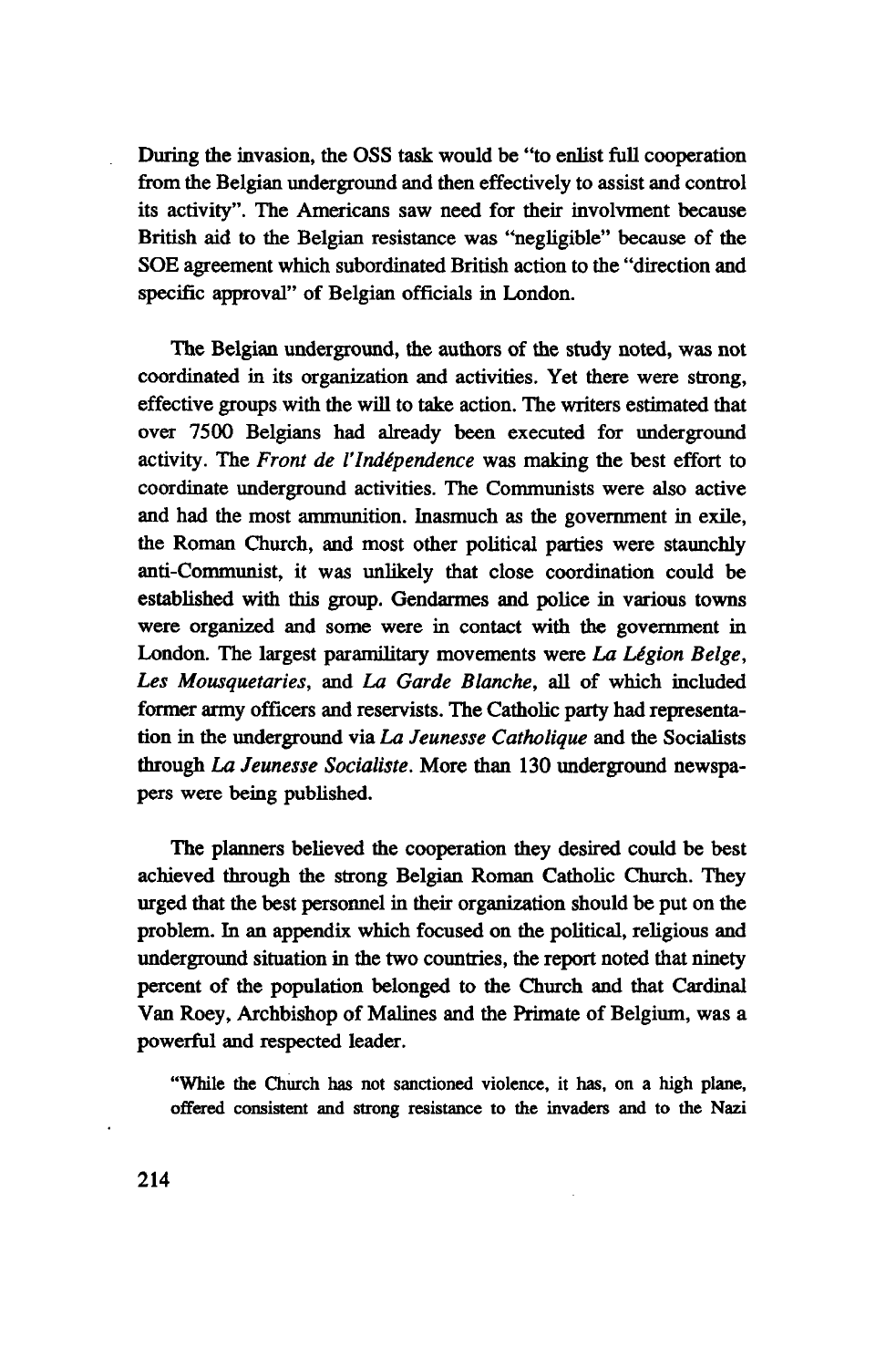philosophy of life. There is no question but that the Church exercises a powerful influence over the underground groups and no one from the outside can hope to work successfully with the underground without the recognition of the Church"<sup>4</sup>.

Though the Americans considered it doubtful that the Church played an active role in the underground, they believed individual clergymen probably took part. Moreover, the underground activities of the Catholic party were protected by the Church, and the "Church stiffens the whole fabric of underground organization and resistance". Above all, the Church maintained representatives, especially of one strong group, in both London and the United States. This group, which operated in "utmost secrecy", had "powerful influence", the OSS believed. It was in communication with the group and wished the American relationship with it to be guarded with great care.

Good relations with the underground could in turn provide assistance with special intelligence targets. Prime among these was *"effective and continuous communication".* The OSS planned to furnish high frequency transmitting sets which would not be detectable by German direction finding apparatus. Knowledge was needed of the position, size, character, and condition of enemy armed forces. Information on German fortifications and troop movements was valued. It should include demolitions, minelaying, signals, location and movement of military, civil, and administrative leaders. The OSS wanted to know the plans and identities of quislings. Some of these they listed: Dr. Elias and Dr. Borms, both associated with Flemish groups; Léon Degrelle and Victor Matthys of the proto-Fascist Rexist party; a Delvo, leader of a German sponsored labor union; a Lambreghts, leader of an anti-Semitic league; Jef Van de Wiele of the pro-Nazi *De Vlag* movement; Gerard Romsee, Victor Leemans, and Emile de Winter, considered pro-Nazi government officials in Belgium; Prof. Kratzenburg, head of the Luxembourg Nazi party; Gustav Simon, *Gauleiter* of Luxembourg, and his assistant Siekmeyer; and three

<sup>4.</sup> Special Study, *Donovan Collection,* Box 93.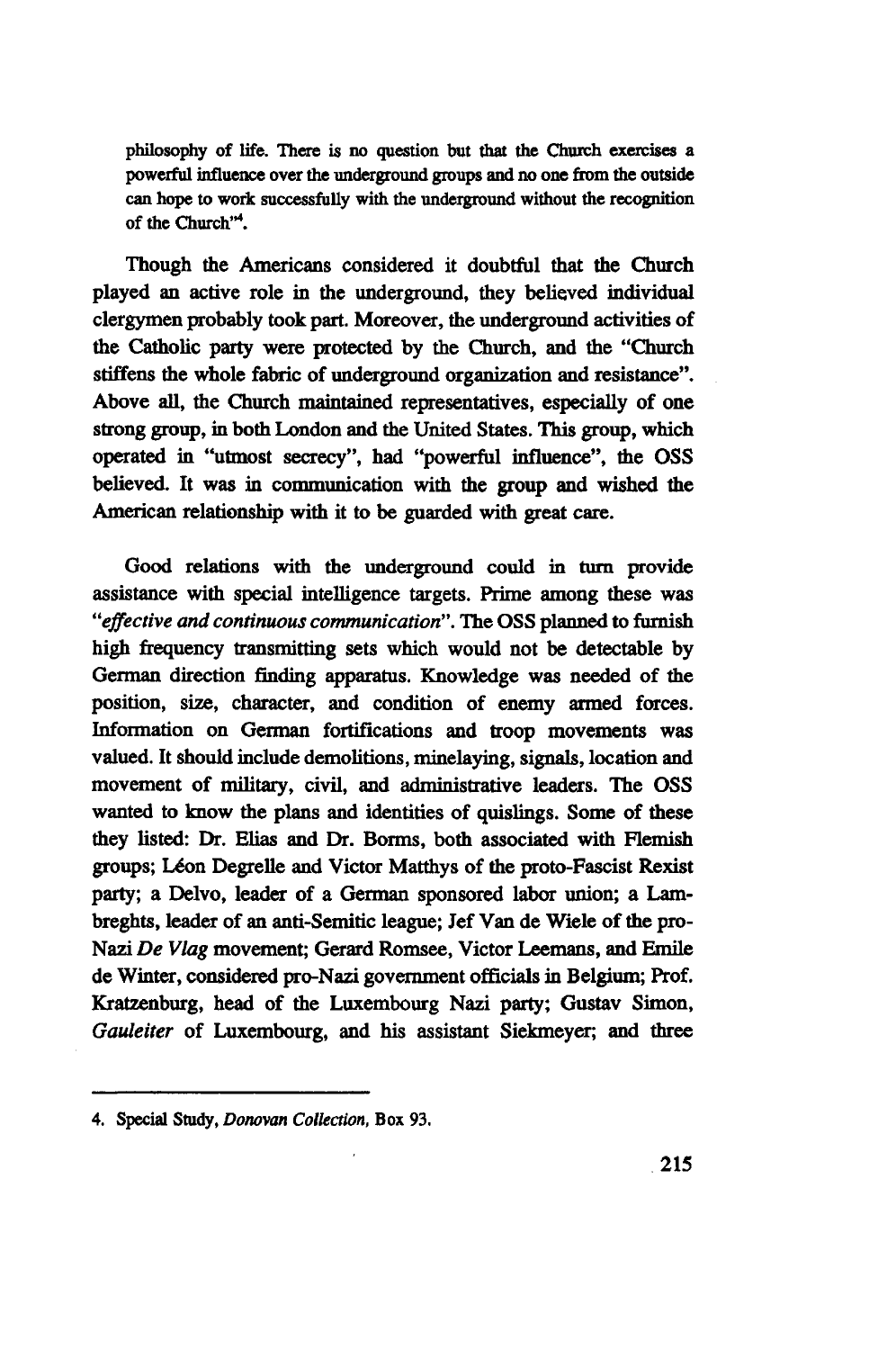others.

It was hoped that methods for OSS penetration of Germany might be found. Exported labor and professionals could set up passage for agents. "Captured quislings and Nazis under strong persuasion may reveal channels" for entry. Information on public morale in Belgium and Luxembourg and the nature of enemy propaganda could be provided.

Expectations held that collaboration with the underground would additionally assist the OSS in changing, at the time of invasion, the existing passive and active defensive resistance in the two countries to offensive activities. Propaganda could be used to prepare the people for this, but it needed to be well done. Belgians and Luxembourg citizens had long been subject to propaganda and were "all quite expert" in evaluating messages and rumors. Harsh coercion had not subdued their spirit, however. The OSS believed it could count on the population and groups "to respond to the stimulus of morale operations during the invasion campaign". Attitudes in the occupied countries remained good. The citizens of Luxembourg were "extremely friendly" to the British and Americans. If in Belgium there was some skepticism regarding the United Kingdom, there was "practically undiluted" confidence in the United States.

Possible content for propaganda aimed against the Nazi occupation forces was listed. It included reference to the inevitability of defeat as evidenced by Axis defeats in Russia and North Africa, resignation of Mussolini, exhaustion of German manpower and ineffectiveness of boy soldiers, failure of the U-boat campaign, breakdown of German industry and transportation as a result of Allied bombing, and the like. The fear of sabotage, poisoned water, and reprisals by the civilian population was also to be enhanced, "with a special brand of horror promised to the quislings".

The overall goal of close American collaboration with the Belgian underground should lead to achievement of specific operations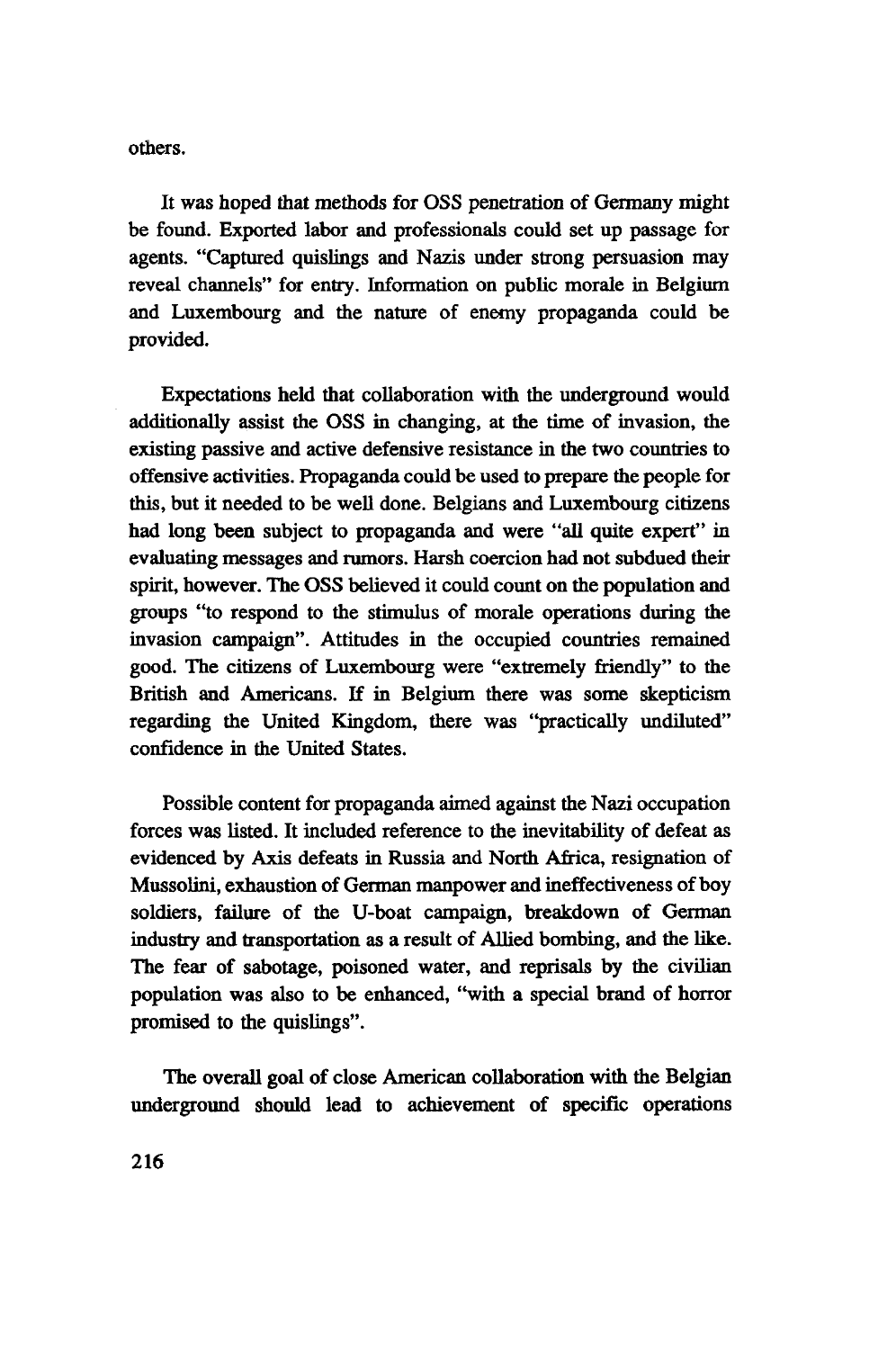objectives, the staff wrote. The final pages of Appendix E listed these objectives in rapid order. Signal, guides, and interpreters should be provided for Allied forces. Enemy communications and transportation should be disrupted. Guerilla warfare against designated military and civil personnel and installations should break forth on invasion day. Enemy personnel and quislings should be restrained. The Americans should "assist, help, control and lead" all resistance cells. The effectiveness of the underground groups would be in "direct ratio to the quantity and character of information and inspiration they receive from OSS". The Americans should supply the groups with food, medicine, arms, and other needs. The resistance should endeavor to stop the activity of industrial establishments which contributed to the needs of the enemy: coal mines, oil refineries, bakeries, dairies, repair shops, armament plants.

The final special operations objective listed in this last appendix, was identical with the second objective (after close cooperation between the OSS and the underground) of the main body of the report: "Liberate the Belgian King. This must be a most carefully planned coup de main project based on precise information from SI".

Liberate the king? The main body of the study explained why.

"King Leopold III ... is the outstanding personal and political leader of the Belgians. If the King could be persuaded to leave his military imprisonment at Brussels and to serve as the inspirational leader of an army of liberation, it would increase the effectiveness of OSS operations in support of the military plan''<sup>5</sup>.

The planners noted that though the idea of liberating the king from his "military imprisonment" near Brussels might seem "fantastic", such things had been done before. Despite the obvious difficulties and hazards, they recommended that the project be studied carefully; they thought that the liberation could be best effected through the cooperation of the Church.

**<sup>5.</sup>** *Ibid.*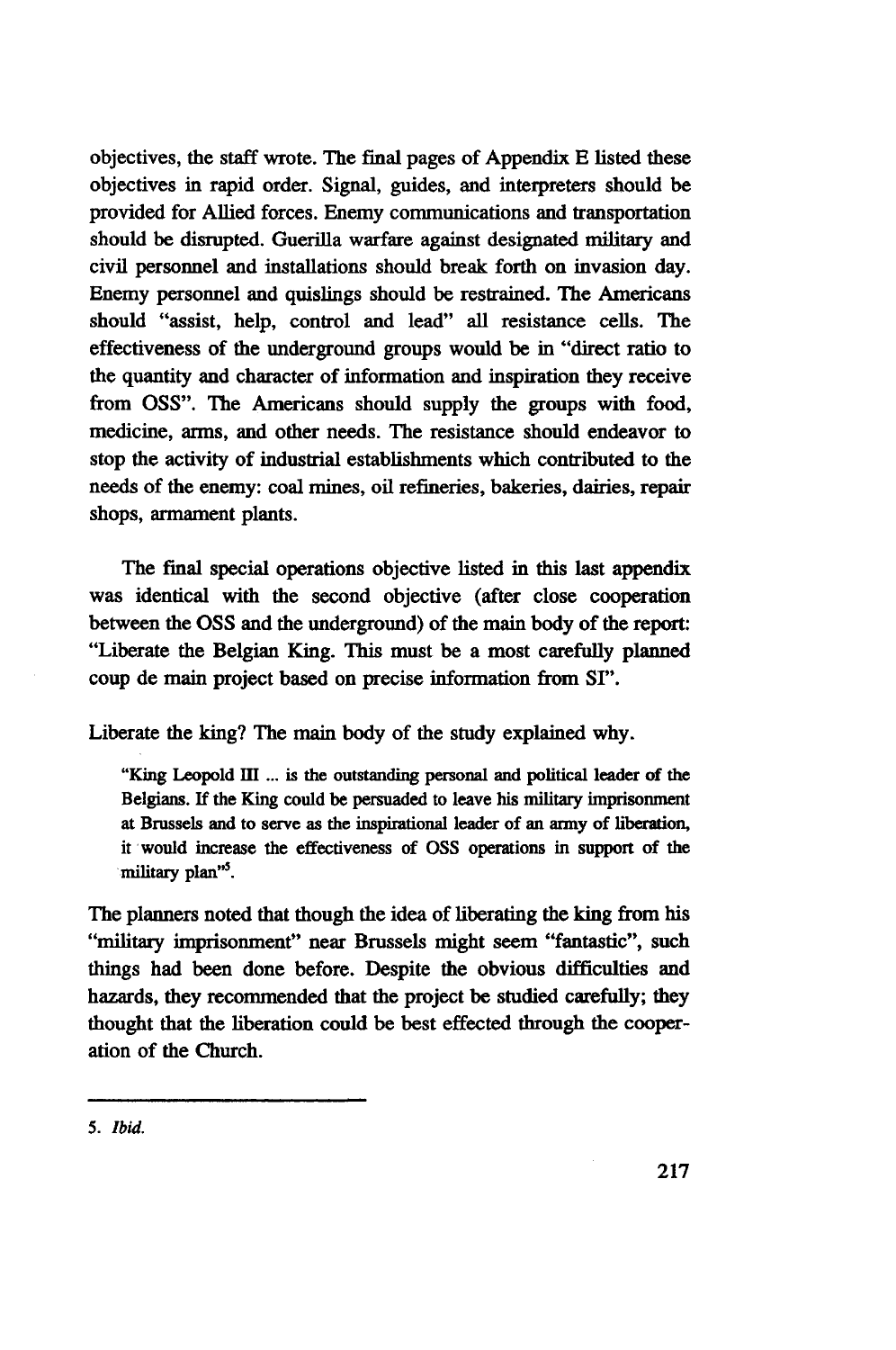Appendix B of the study dealt with the political, religious, and underground situation. There the Psychological Warfare Staff noted that Leopold III was a strong leader. "Far from being a figurehead, the King lends authority and stability to the political life of the country". Belgium had followed the king in matters of foreign affairs, and the effectiveness of the Belgian democracy seemed more to strengthen than to weaken the constitutional monarch as a leader of his people. The men in the Belgian government in exile were outstanding politicians and industrialists. They had differed with the king, did "not have the full confidence of the Belgian people" and were unable to work effectively with the Belgian underground. The Allied nations would work with the official government in London, but "the pressing military problems of an invasion will require a more effective relationship with the people in Belgium than that now afforded by the government in exile". The report acknowledged that it would be necessary to obtain Leopold HI's reaction to the plan. No mention was made, however, of the possibility that he might reject such "rescue" from his palace at Laeken even as he rejected his ministers' pleas to flee the country with them at the time of German invasion.

The special study prepared by United States Office of Strategic Services planners contained in its twenty pages a remarkable condensation of American views regarding Belgian politics, society, and morale. On 2 August 1943 the OSS Planning Group and Action Director of Strategic Services G. Edward Buxton gave it their approval. In accordance with directives of the Joint Chiefs of Staff, it was forwarded on 22 September directly to the theater commander for his information and "as suggestions for such general planning as he may desire"<sup>6</sup> . Though nominally sent to General Dwight D. Eisenhower, the message in actuality was forwarded to the attention of the Chief of the Office of Strategic Services in Europe, Lt. Col. David K. Bruce. The last lines of the covering letter requested a detailed response

<sup>6.</sup> Buxton to theater commander for attention of **Lt.** Col. Bruce, **22** Sept. **1943,** *Donovan Collection,* Box 93.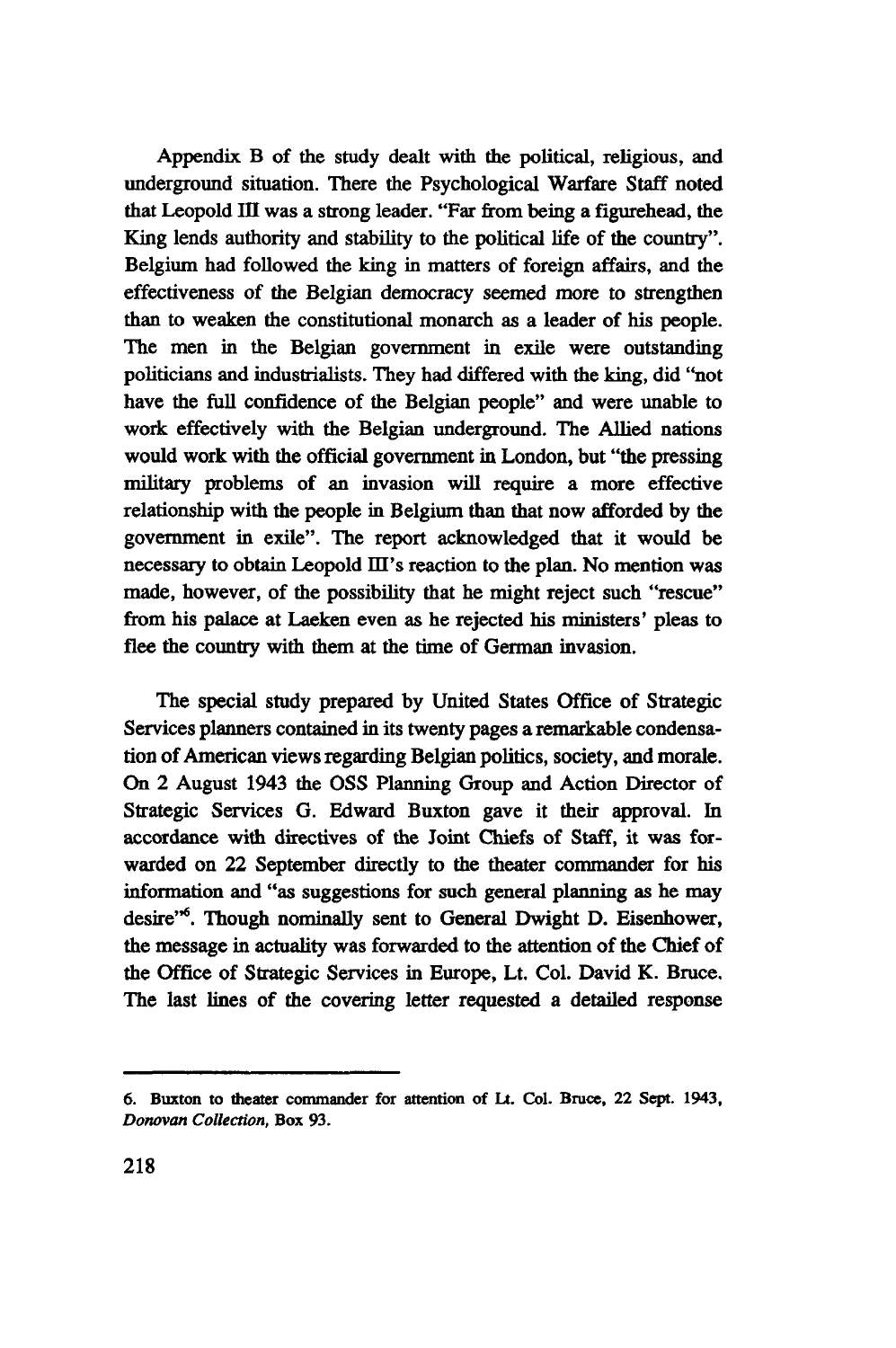regarding how the recommendations of the report were utilized.

To this date, no such written response has come to light; it is questionable whether any was ever made. The assumption of the OSS study when it was written was that an Allied invasion would take place on the Western coast of Europe, somewhere between the Netherlands and Southern France. The plan itself stated it was *"limited to targets for the invasion phase of military activity"<sup>1</sup> .* During the same summer months that the Psychological Warfare Staff was writing its study on Belgium, war operations planners were drafting an invasion project for the Cotentin peninsula in French Normandy, considerably to the south of Belgium. In the view of the Allies, the beaches of the low countries were not an appropriate locus for invasion because they could be too easily reinforced from Germany, were too soft for tracked and wheeled vehicles, and too subject to flooding. Calais, on the north coast of France, was too well defended<sup>8</sup>.

Once decision was reached on Normandy, the recommendations of the Belgian plan were automatically of less priority than they would have been had the site chosen lain closer to Belgium. That is not to say portions of the plan were not enacted later; the Belgian resistance clearly aided the Allied advance in the stages of the war which followed the invasion. The extent of United States contact with the Belgian underground in that phase must await some larger study. The choice of point of invasion may account for the delay between the date of the study's approval and its relay to Europe. It may also explain why Buxton in his cover letter indicated the study took the place of an implementation plan.

Neither Eisenhower nor Bruce were insensitive to matters of international relations. Eisenhower's later career is well known, and it should be remembered that Bruce would eventually serve as United

<sup>7.</sup> Special **Study,** *Donovan Collection,* Box 93.

<sup>8.</sup> Stephen A. AMBROSE, *The Supreme Commander: The War Years of General DwightD. Eisenhower,* Garden City, **New** York, Doubleday, 1970, pp. 331-333.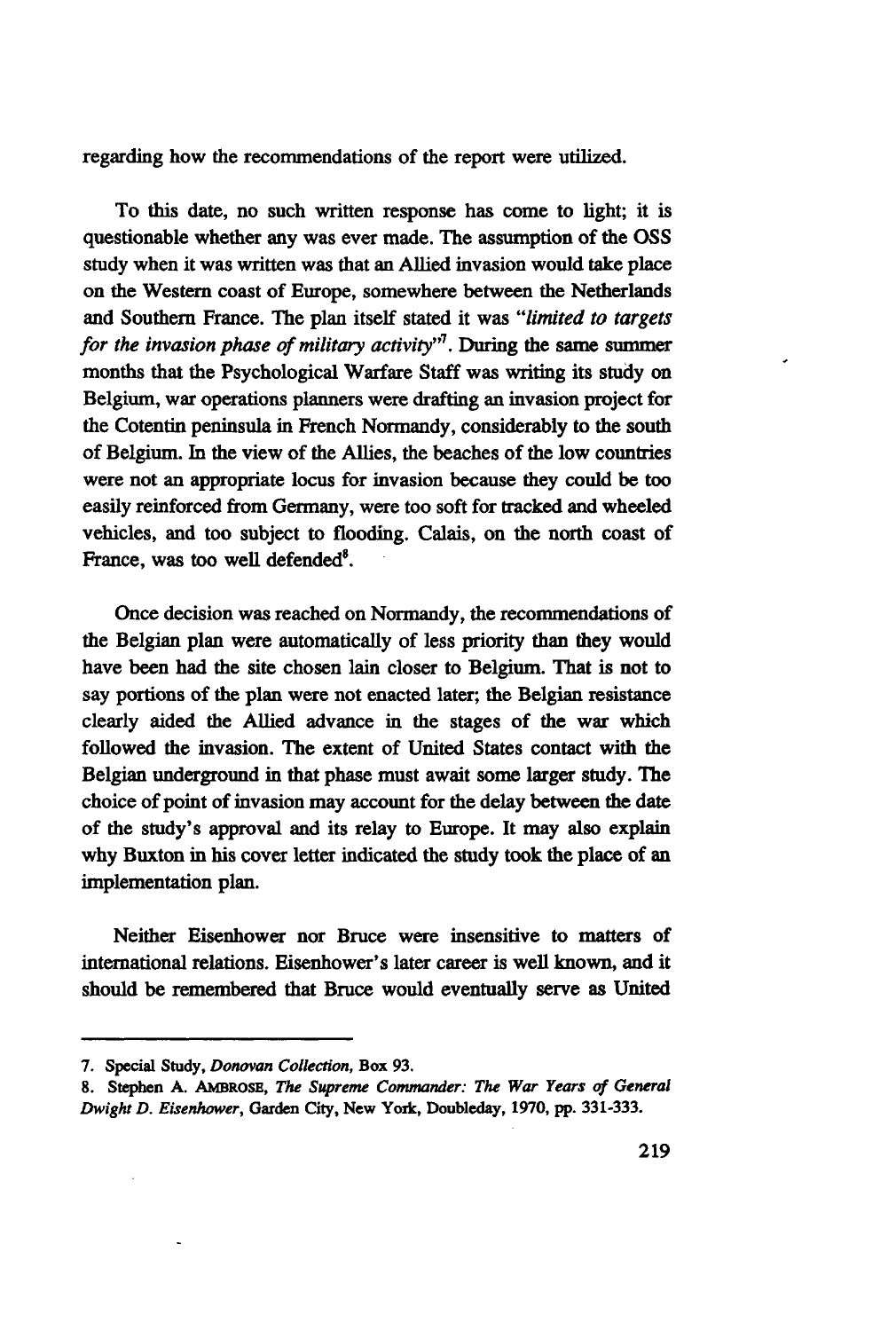States Under Secretary of State and as ambassador to France, the Federal Republic of Germany, and the United Kingdom. Whether they discussed the OSS plan is not known and perhaps doubtful. They might well have noted the difficulty of achieving "control" and cooperation by both Flemish and Walloon resistance groups, not to mention the Communists. The study acknowledged the linguistic split in Belgium, but said little regarding any implications this might have for Allied planning. How well any of the independently minded Belgians would have responded to the notion of being controlled or influenced by the Americans, especially if that control were not well masked, may also be questioned.

The Psychological Warfare Staff study recommended several objectives which could have impact on the future Belgian body politic. The most significant theme which emerges from the report, however, is the OSS planners' lack of confidence in the Belgian government in exile. Corollary to it was the belief that King Leopold could be the most effective leader in rallying the Belgian public and resistance against the Nazis.

These views were considerably altered by April 1944. By then, not only did the decision to invade via Normandy make the OSS plan in part irrelevant, but the United States moved closer to the Belgian government in exile and to following the British policy of collaborating with those officials. It is likely the Americans had too many other concerns demanding time and energy to do otherwise. After all, their British allies were more experienced in relations with Belgium and had opted to work through that government. The animosity of the government in exile, and especially of Prime Minister Hubert Pierlot and Foreign Minister Paul-Henri Spaak, toward the behavior of Leopold III in 1940 and subsequently was well known.

Moreover, in March of 1944 the British and Americans had quietly approached the Belgian government in London asking to purchase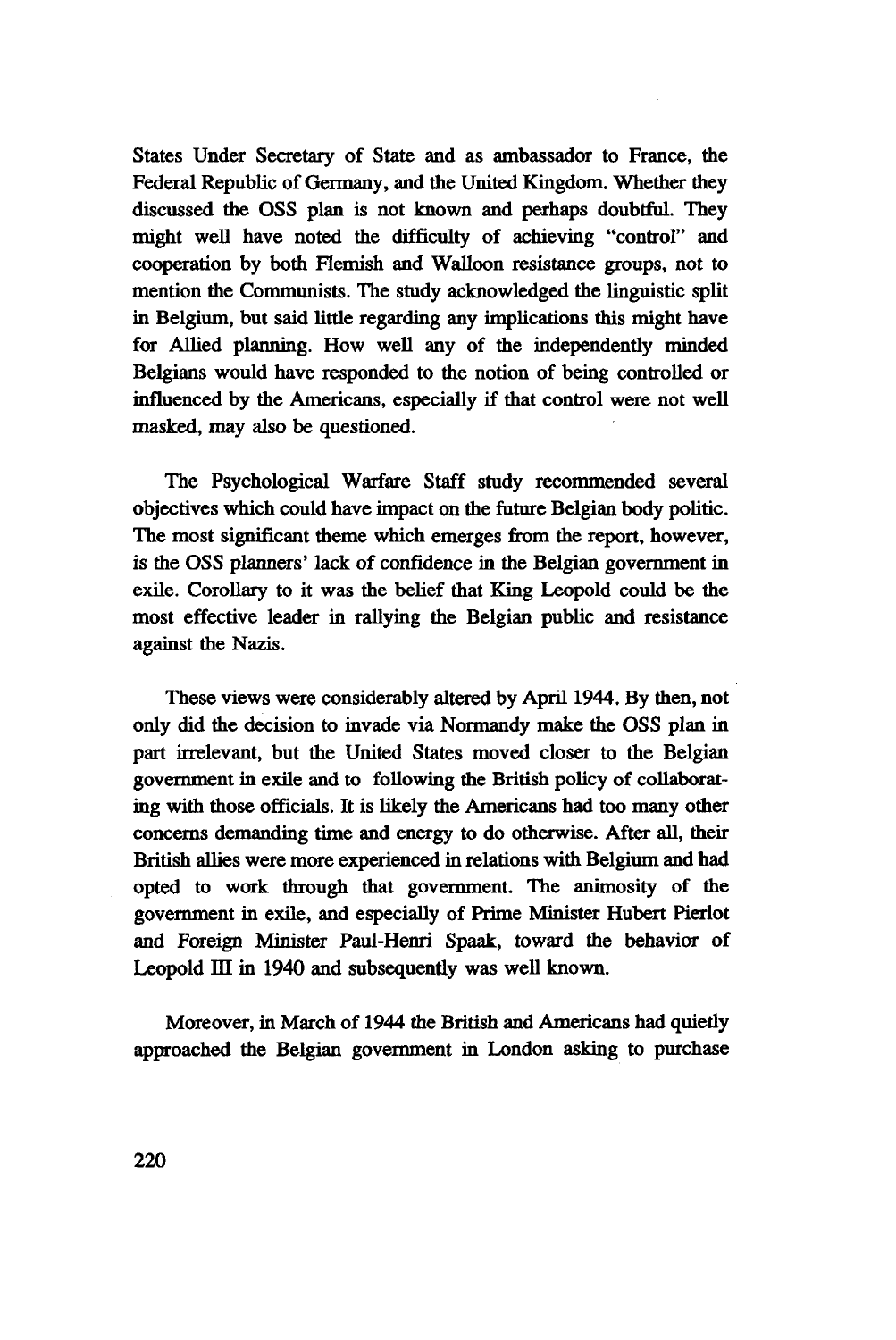scarce uranium which was available in the Belgian Congo<sup>9</sup>. The powers were highly dependent upon the cooperation of the Belgian cabinet for access to the ore necessary for their atomic weapon development program. The need for the support **of** the government ministers for the uranium deal, both then and after the liberation of Belgium, could be foreseen. The Americans may also have become aware that King Leopold HI might be more a cause of division than a rallying point for Belgian unity against the Nazis<sup>10</sup>.

The OSS study clearly implied that the Americans should work with the Belgian resistance and Catholic Church. It was even suggested that a rescue of the king be planned, separate from and perhaps without the knowledge of the British and the Belgian government **in** exile. This was not what happened. Instead of sounding Leopold's view regarding a rescue effort, in April 1944 Eisenhower received instructions from the Department of State to "exercise great caution in dealing with any approach which you may receive from King Leopold or his emissaries during the period prior to the return of the Belgian Government to Belgian soil"<sup>11</sup>. Thereafter the Americans treated the royal question with kid gloves.

The fortunes **of** war bring many dreams, proposals, and twists of

<sup>9.</sup> For information on these negotiations, see J.E. HELMREICH, "The Uranium Negotiations of 1944", in: Le *Congo belge durant la Seconde Guerre Mondiale,* Bruxelles, Académie royale des sciences d'outre-mer - Koninklijke Academie voor Overzeese Wetenschappen, 1983, pp. 253-283. Also see J.E. HELMREICH, Gathering *Rare Ores: The Diplomacy of Uranium Acquisition, 1943-1954,* Princeton, Princeton University Press, 1986.

<sup>10.</sup> This was the case by early 1945, when the United States Army anticipated liberation of the king; the Americans clearly wished to stay out of what was becoming a thorny Belgian internal problem. See J.E. HELMREICH, "United States Policy and the Belgian Royal Question (March-October 1945)", *Revue belge d'Histoire contemporaine-Belgisch tijdschrift voor Nieuwste Geschiedenis,* IX, 1978, 1-2, pp. 1-15.

<sup>11.</sup> Message to Eisenhower, 20 April 1944, United States Department of State Records, National Archives, European Advisory Commission, *Records of Philip E. Mosely,* Box 14, 200, Final draft of Combined Civil Affairs Committee Directive for Belgium.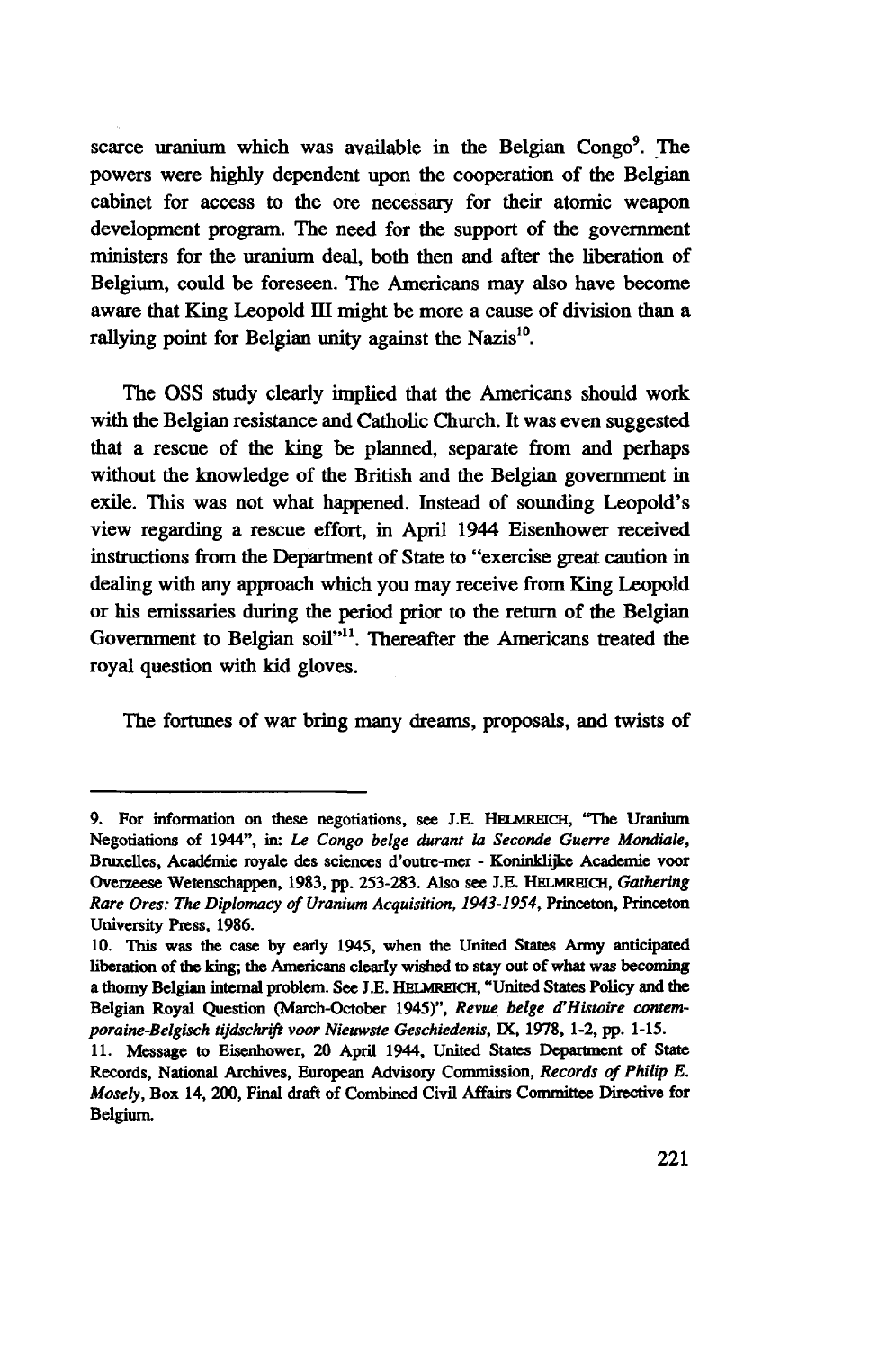fate. The possibilities of "if' history are endless and do not merit pursuit. Yet the implications for Belgian politics of a clandestine Allied liberation of Leopold III stimulate intriguing reflections.

# Les projets du "Strategic Services" américain concernant la Begique, 1943

### PAR J.E. HELMREICH

## Résumé

Durant l'été de 1943, l'U.S. Office of Strategic Services préparait un projet militaire spécial de guerre psychologique, et élaborait une étude spéciale en vue d'établir des groupes cibles dans cette guerre psychologique en Belgique et dans le Grand-Duché du Luxembourg.

Ses rapports décrivaient le moral des citoyens belges et luxembourgeois, identifiaient les groupes de résistants et de collaborateurs, et arrivaient à la conclusion que le contrôle des mouvements clandestins s' effectuerait le mieux par le biais de l'église catholique, qui avait une position très forte.

Il se manifestait un manque de confiance évident dans le gouvernement belge en exil, et la conviction régnait que Léopold III pourrait bien être le point de ralliement par excellence pour la résistance belge. Cela fit envisager la possibilité d'organiser une mission secrète pour ' 'libérer" le Roi.

D'autres objectifs incluaient l'établissement d'un réseau d'intelligences américain, indépendant de celui des Brittaniques, la mise en place de signaux et de guides, le sabotage des lignes d'information ennemies et l'organisation d'actions de guérilla au jour de l'invasion.

Nous manquons d'information à propos de la réalisation effective de ces plans. Les projets visaient uniquement la phase d'invasion de l'action miitaire. Lorsque le choix des lieux d'invasion des Alliés fut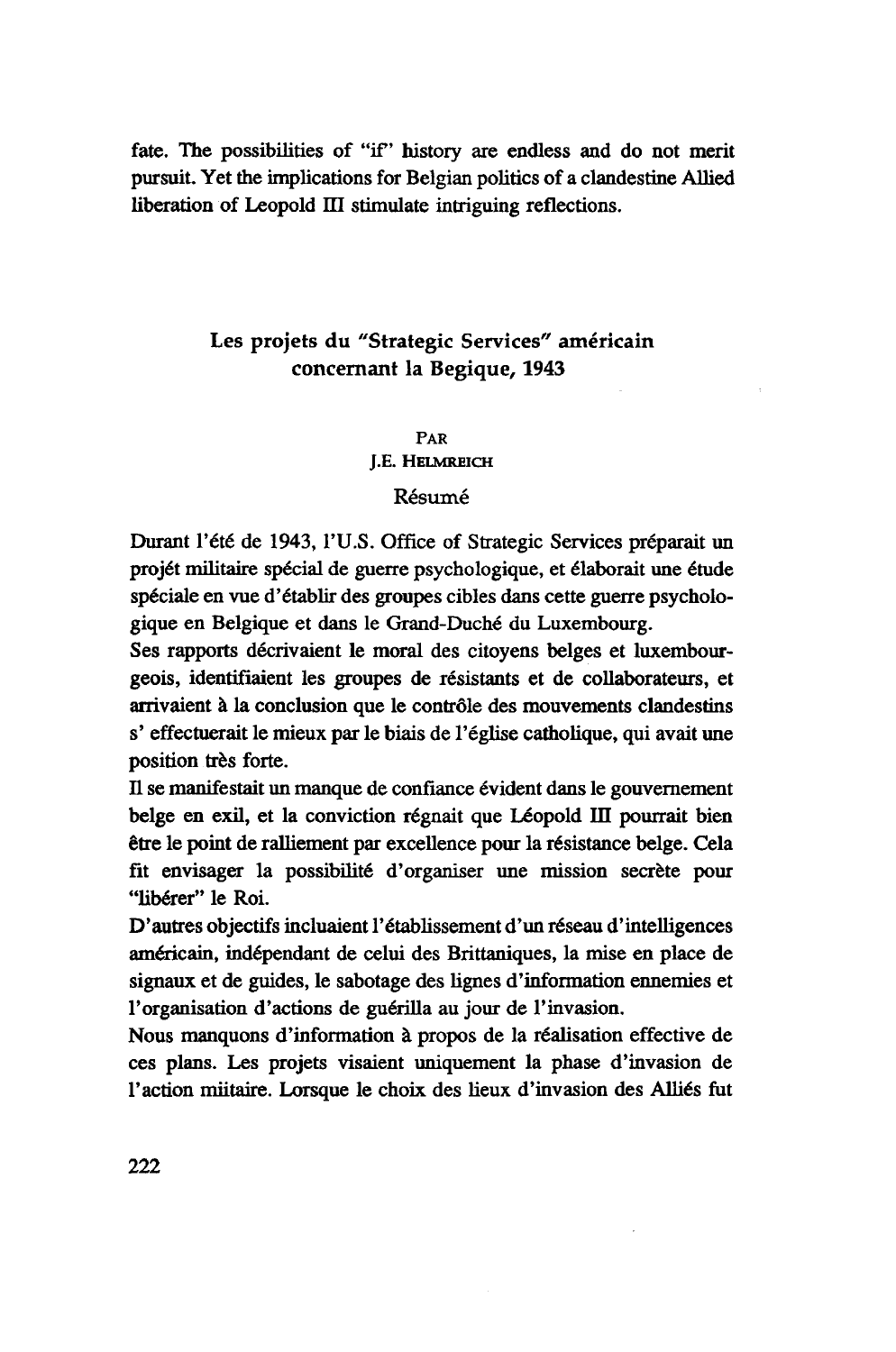porté sur les plages au sud du littoral belge, ces plans devenaient moins pertinents.

Et en ce qui concerne Leopold DI, les Américains concluaient vite de se tenir loin des complications de la question royale.

# De plannen van de Amerikaanse "Strategie Services' inzake België, 1943

#### **DOOR**

J.E. HELMREICH

### **Samenvatting**

Tijdens de zomer van 1943 bereidde het U.S. Office of Strategie Services een speciaal militair plan voor psychologische oorlogsvoering voor, en een speciale studie om doelwitten voor psychologische oorlogsvoering vast te stellen in België en het Groothertogdom Luxemburg.

Deze rapporten beschreven het moreel van de Belgische en Luxemburgse burgers, ze identificeerden weerstandsgroepen en collaborateurs met de Duitsers, en ze suggereerden dat controle over de ondergrondse beweging het best bereikt kon worden via de Rooms-katholieke kerk, die zich in een zeer sterke positie bevond.

Er was een duidelijk gebrek aan vertrouwen in de uitgeweken Belgische regering, en tevens bestond er een sterke overtuiging dat Leopold HI wel eens de beste wervingsfactor voor de Belgische weerstand kon zijn. Om die reden werd de mogelijkheid overwogen een geheime missie te creëren met als doel de koning te "bevrijden". Andere doelen omvatten de oprichting van een Amerikaans inlichtingensysteem in België, onafhankelijk van dat van de Britten, het plaatsen van signalen en gidsen, het onderbreken van vijandige verbindingen, en guerilla akties op de dag van de invasie.

Er is geen informatie voorhanden die aangeeft of, en in welke mate de